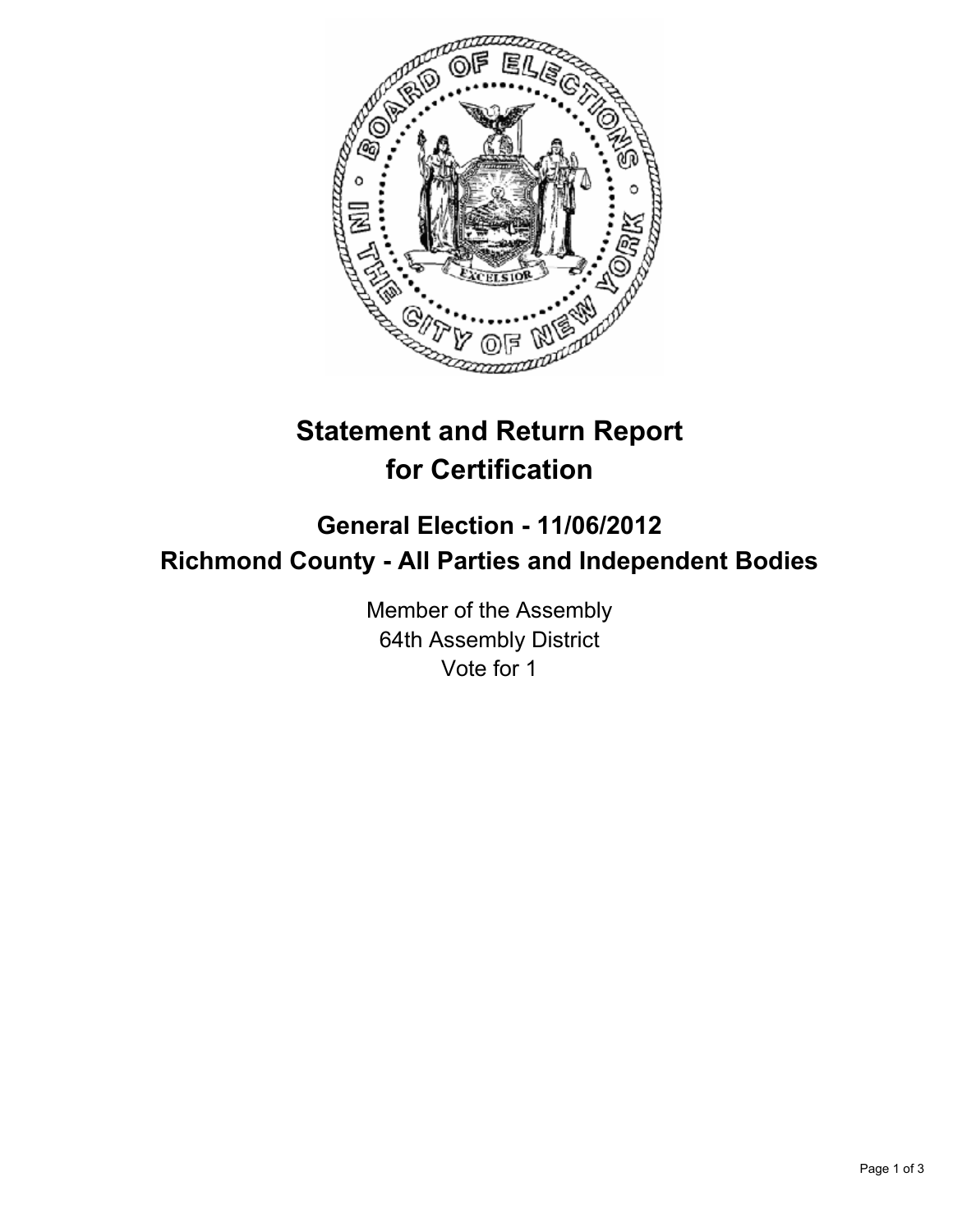

## **Assembly District 64**

| <b>PUBLIC COUNTER</b>                                    | 24,617         |
|----------------------------------------------------------|----------------|
| <b>EMERGENCY</b>                                         | 0              |
| ABSENTEE/MILITARY                                        | 1,373          |
| <b>FEDERAL</b>                                           | 105            |
| <b>SPECIAL PRESIDENTIAL</b>                              | 0              |
| <b>AFFIDAVIT</b>                                         | 2,795          |
| <b>Total Ballots</b>                                     | 28,890         |
| Less - Inapplicable Federal/Special Presidential Ballots | (105)          |
| <b>Total Applicable Ballots</b>                          | 28,785         |
| JOHN M. MANCUSO (DEMOCRATIC)                             | 8,270          |
| NICOLE MALLIOTAKIS (REPUBLICAN)                          | 14,621         |
| NICOLE MALLIOTAKIS (CONSERVATIVE)                        | 1,818          |
| JOHN M. MANCUSO (WORKING FAMILIES)                       | 576            |
| NICOLE MALLIOTAKIS (INDEPENDENCE)                        | 829            |
| ANTHONY MASCOLO (WRITE-IN)                               | 1              |
| DANIEL R YOUNG (WRITE-IN)                                | 1              |
| DONETTE BOOTH (WRITE-IN)                                 | 1              |
| ELIZABETH HAZON (WRITE-IN)                               | 1              |
| ILYA KOYFMAN (WRITE-IN)                                  | 1              |
| JEFFREY "THE DUDE" LEBOWSKI (WRITE-IN)                   | 1              |
| JOHN CLACHER (WRITE-IN)                                  | 1              |
| JON ROSSI (WRITE-IN)                                     | 1              |
| JOSEPH BORELLI (WRITE-IN)                                | 1              |
| LISA MARIE SCOLLO (WRITE-IN)                             | $\mathbf 1$    |
| MARIETTA CANNING (WRITE-IN)                              | 2              |
| MICHAEL CUSICK (WRITE-IN)                                | 1              |
| OLUROTIMI SOLOMON OYEKAN (WRITE-IN)                      | $\overline{c}$ |
| OWEN P KELLY (WRITE-IN)                                  | $\mathbf{1}$   |
| RALPH NADER (WRITE-IN)                                   | 1              |
| RON BENNINGTON (WRITE-IN)                                | 1              |
| UNATTRIBUTABLE WRITE-IN (WRITE-IN)                       | 8              |
| <b>Total Votes</b>                                       | 26,140         |
| Unrecorded                                               | 2,645          |